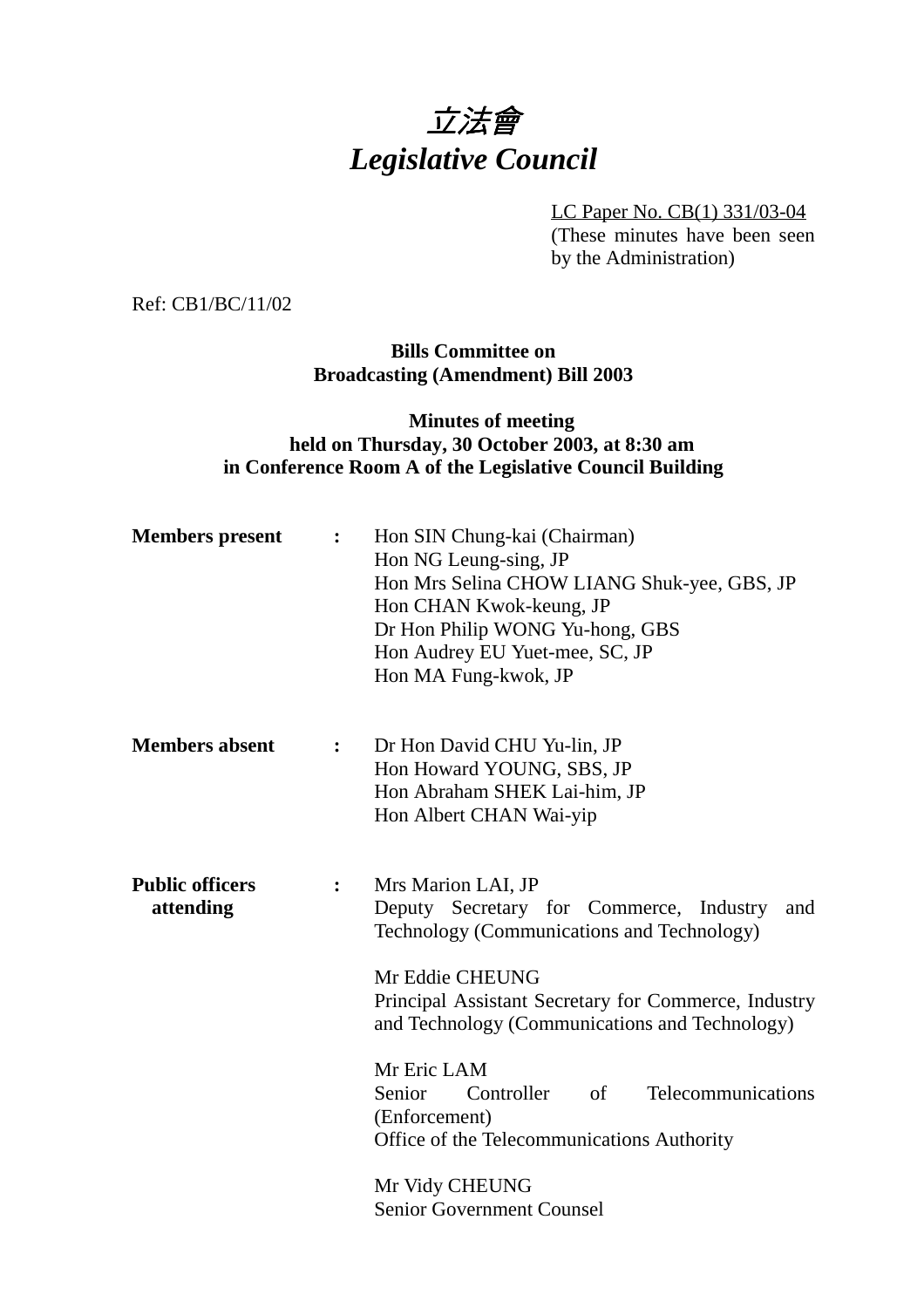Action - 2 -

| <b>Clerk in attendance</b> | $\mathbb{R}^2$ | <b>Miss Polly YEUNG</b><br>Chief Assistant Secretary (1)3 |
|----------------------------|----------------|-----------------------------------------------------------|
| <b>Staff in attendance</b> | $\mathbf{r}$   | Miss Connie FUNG<br>Assistant Legal Adviser 3             |
|                            |                | Ms Debbie YAU<br>Senior Assistant Secretary (1)1          |

## **I Confirmation of minutes and matters arising**

| LC Paper No. CB(1)103/03-04       | - Minutes of third<br>meeting<br>on<br>7 October 2003                                                                                                                                                                                                                                                                                                                                       |
|-----------------------------------|---------------------------------------------------------------------------------------------------------------------------------------------------------------------------------------------------------------------------------------------------------------------------------------------------------------------------------------------------------------------------------------------|
| LC Paper No. $CB(1)131/03-04(01)$ | - Administration's<br>additional<br>information in response to issues<br>raised by Members at the Bills<br>Committee<br>meeting<br>on<br>7 October 2003                                                                                                                                                                                                                                     |
| LC Paper No. $CB(1)181/03-04(01)$ | - Submission from<br>Hong Kong<br>Television<br>Cable<br>Limited<br>on<br>inadequacy of technology-only<br>approach to pay TV piracy (English<br>version only)                                                                                                                                                                                                                              |
| LC Paper No. $CB(1)181/03-04(02)$ | - Submission from Nagravision SA<br>on inadequacy of technology-only<br>approach to pay TV piracy (English<br>version only)                                                                                                                                                                                                                                                                 |
| LC Paper No. $CB(1)181/03-04(03)$ | Joint letter from Asia Television<br>Limited,<br>Galaxy<br>Satellite<br>Broadcasting Limited, Hong Kong<br>Television<br>Cable<br>Limited,<br>Television Broadcasts Limited, TV<br>Plus (HK) Corporation Limited,<br>Television (Hong Kong)<br><b>Yes</b><br>Limited and Nagravision SA on<br>proposed sanction for domestic<br>users of unauthorized<br>decoders<br>(English version only) |

The minutes of third meeting on 7 October 2003 were confirmed.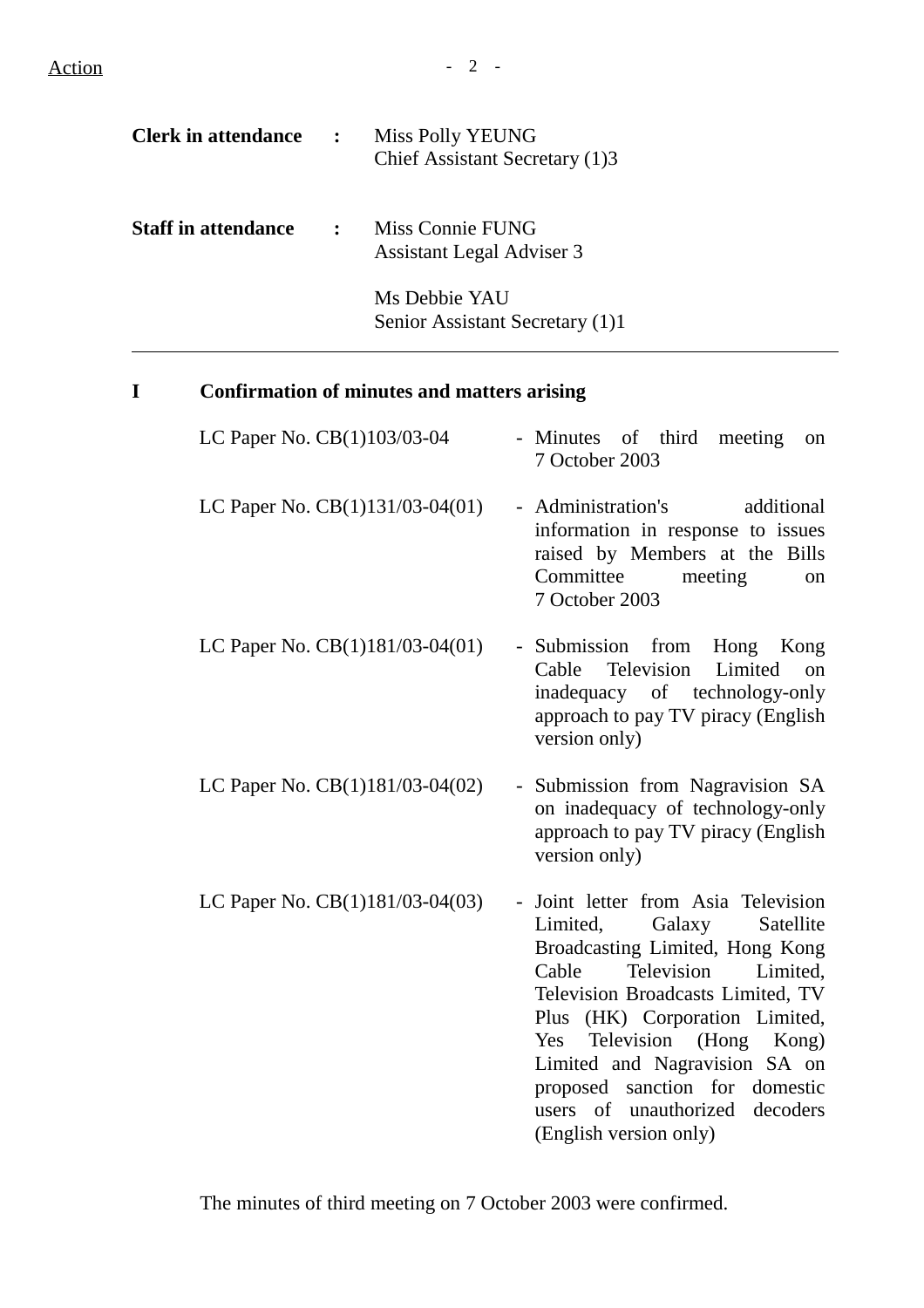2. The Bills Committee deliberated (Index of proceedings attached at Appendix)

Issues which required follow-up actions/consideration by the Administation

- 3. At the request of the Bills Committee, the Administration would provide:
	- (a) a detailed response to the joint letter of seven operators on proposed sanction against domestic users of unauthorized decoders  $(CB(1)181/03-04(03))$ , which should include the following information:
		- (i) an analysis of all possible options of dealing with pirated viewing of subscription television programmes for domestic purposes summarily by statutory fines with reference to existing legislation, including the implications on criminal records and on eligibility for certificates of no criminal conviction; and
		- (ii) the questions of double penalty, if any, if domestic users of unauthorized decoders were held liable to both statutory fines and civil remedies; the appropriate level of fines; whether criminal prosecution should precede civil action or vice versa; and examples, if any, of existing legislation imposing both criminal sanction and civil liabilities in respect of the same prohibited act.
	- (b) details of enforcement actions taken against persons who brought into Hong Kong unauthorized decoders, including the number of prosecution and penalties imposed, in the past few years.
	- (c) a considered view on all possible measures other than the proposed civil remedy against the possession or use of unauthorized decoders in domestic premises with a view to containing the problem of domestic pirated viewing such as:
		- (i) possible sanction (including immediate confiscation) against the person who purchased unauthorized decoders or brought into Hong Kong such decoders, irrespective of the purpose; and
		- (ii) how enforcement under existing legislation against the supply of unauthorized decoders and the import of unauthorized decoders in the course of trade or business could be stepped up.
	- (d) comments on:
		- (i) the interpretation of proposed section 7B(2) as to whether a person who was in breach of proposed section  $6(1)(a)$  or (b) would be liable to both criminal sanction and civil remedies;
		- (ii) in general, whether a person bringing into Hong Kong an unauthorized decoder should be subject to sanction irrespective of the purpose or use of the decoder; and
		- (iii) whether the scope of the offence under proposed section  $6(1)(b)$ was too wide.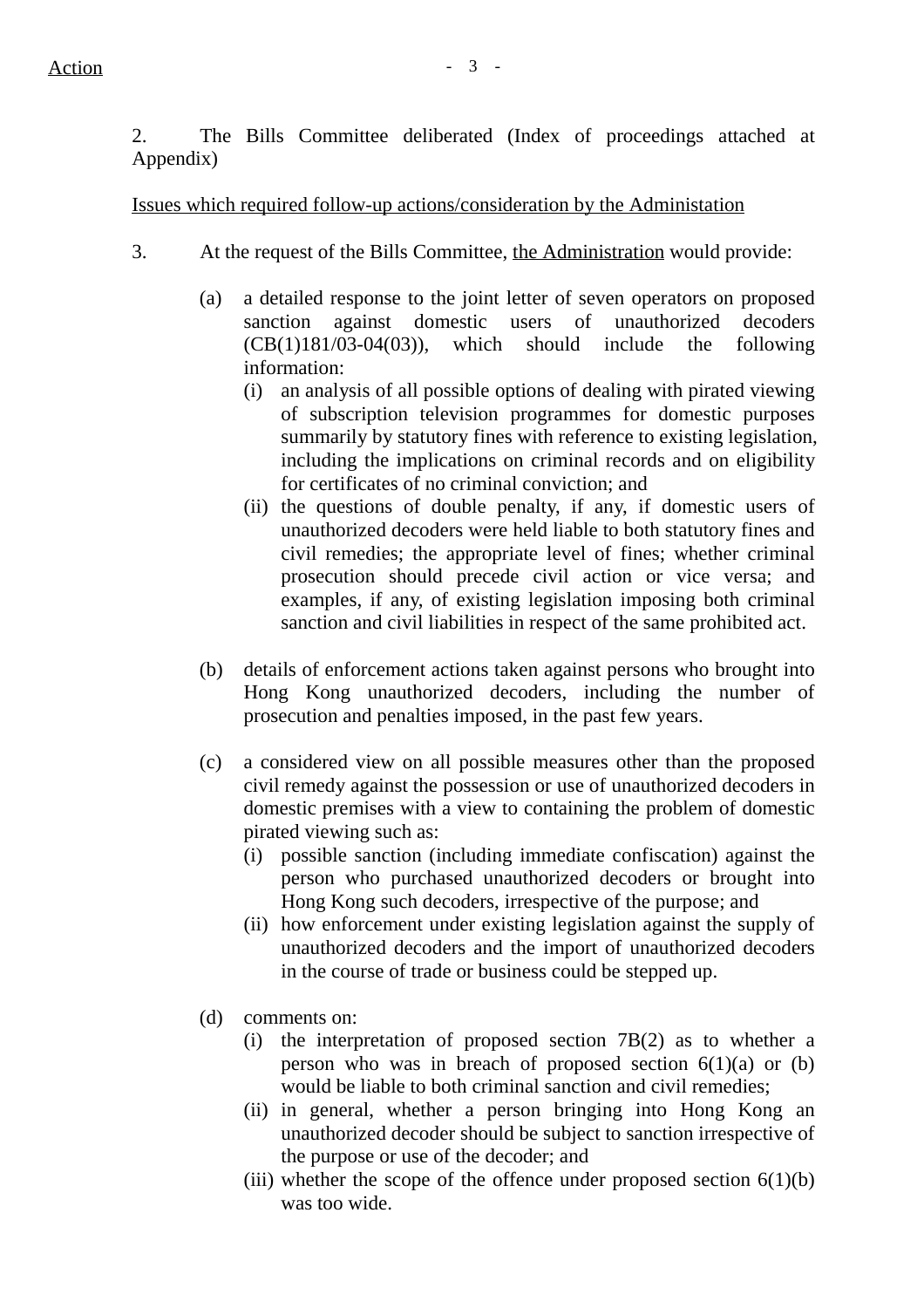4. Members agreed to further deliberate on the policy objectives of the Bill before proceeding to clause-by-clause examination.

Date of next meeting

5. Members agreed that the fifth meeting of the Bills Committee would be held as scheduled on 19 November 2003 at 8:30 am unless the Administration would require more time to prepare its response.

(*Post-meeting note:* The fifth meeting has been rescheduled to be held on 26 November 2003, at 8:30 am vide LC Paper No. CB(1)256/03-04))

## **II Any other business**

6. There being no other business, the meeting ended at 9:50 am.

Council Business Division 1 Legislative Council Secretariat 14 November 2003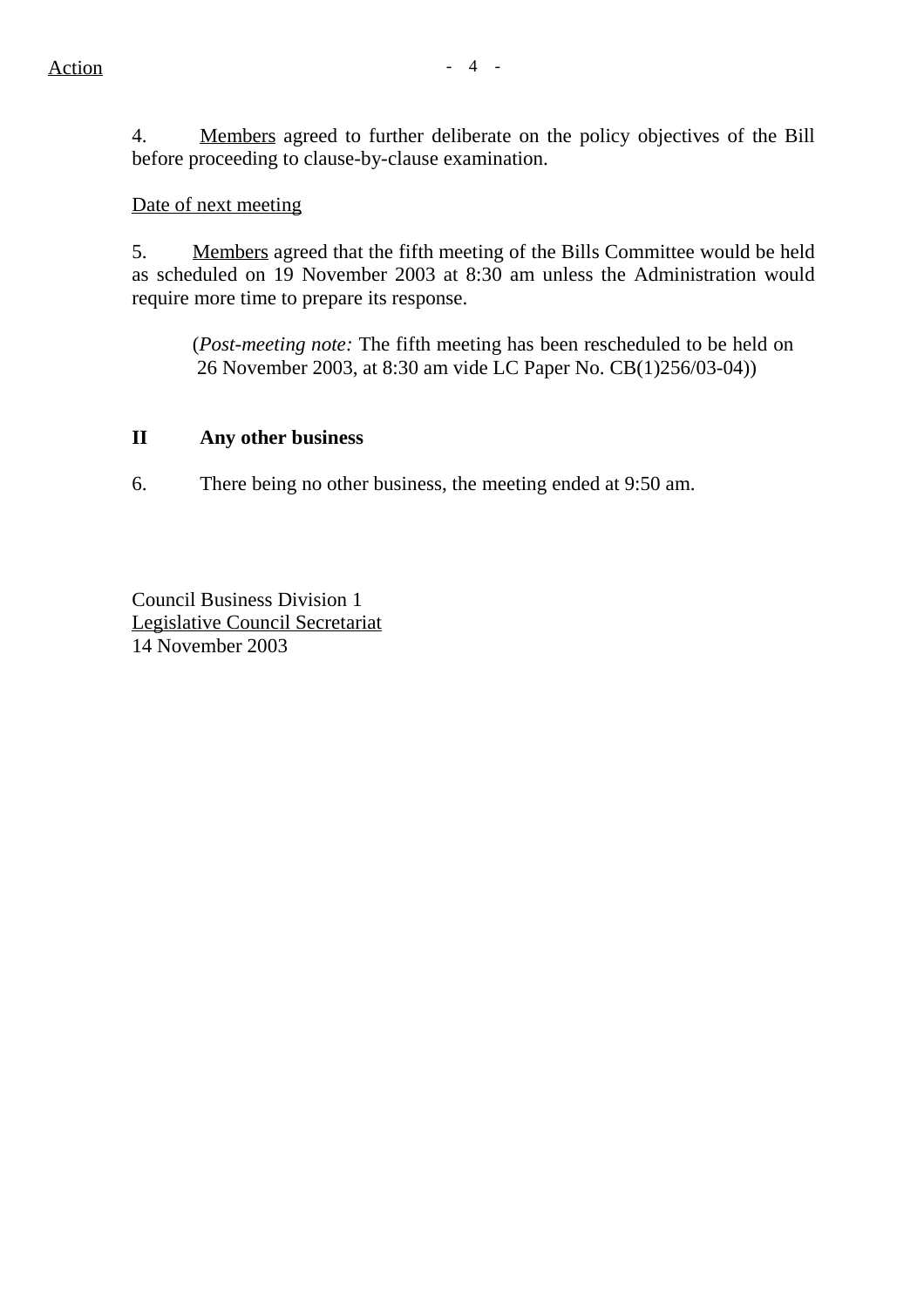#### **Proceedings of the meeting of the Bills Committee on Broadcasting (Amendment) Bill 2003 on Thursday, 30 October 2003, at 8:30 am in Conference Room A of the Legislative Council Building**

| <b>Time</b>      | <b>Speaker</b>                                    | Subject(s)                                                                                                                                                                                                                                                                                                                                                                                                                                                                                                                                                                                                                                                           | <b>Action</b>                                                                                                                         |
|------------------|---------------------------------------------------|----------------------------------------------------------------------------------------------------------------------------------------------------------------------------------------------------------------------------------------------------------------------------------------------------------------------------------------------------------------------------------------------------------------------------------------------------------------------------------------------------------------------------------------------------------------------------------------------------------------------------------------------------------------------|---------------------------------------------------------------------------------------------------------------------------------------|
| <b>Marker</b>    |                                                   |                                                                                                                                                                                                                                                                                                                                                                                                                                                                                                                                                                                                                                                                      | <b>Required</b>                                                                                                                       |
| 000000<br>000510 | Chairman                                          | (a) Introductory remarks and confirmation of<br>minutes of meeting on 7 October 2003.<br>(b) Members noted the following:<br>(i) Administration's response to members'<br>request for additional information<br>$(CB(1)131/03-04(01)).$<br>(ii) Deputation's<br>further<br>views<br>on<br>inadequacy<br>of<br>technology-only<br>approach to<br>TV<br>piracy<br>pay<br>$(CB(1)181/03-04(01)$ and $(02)$ ) and on<br>proposed sanction against domestic<br>unauthorized<br>of<br>decoders<br>users<br>$(CB(1)181/03-04(03)).$                                                                                                                                         |                                                                                                                                       |
| 000511<br>000833 | Assistant<br>Adviser 3                            | Legal Different ways of dealing with a prohibited act The Administration<br>summarily by statutory fines under existing<br>legislation, namely:<br>(a) Contraventions punishable by fixed penalty<br>as provided in the Fixed Penalty (Traffic<br>Contraventions) Ordinance (Cap. 237) and<br>Transit<br><b>Mass</b><br>Railway<br>(Transport<br>Interchange) Bylaw (Cap. 556 sub. leg. D);<br>(b) Offences for which the offenders will be<br>offered an opportunity to discharge their<br>liability for the offences by the payment of a<br>fixed penalty, as in the case of public<br>cleanliness offences; and<br>(c) Summary offence punishable by a fine only. | provide<br>the<br>to<br>information as per<br>paragraph $3(a)(i)$ of<br>the minutes.                                                  |
| 000834<br>001438 | Mrs Selina CHOW<br>Chairman<br>The Administration | Sanction<br>against<br>purchasers<br>of<br>(a)<br>unauthorized decoders at the points of sale.<br>Relative<br>of<br>difficulty<br>degree<br>(b)<br>in<br>substantiating an offence committed in<br>domestic premises and in public places.                                                                                                                                                                                                                                                                                                                                                                                                                           | The Administration<br>provide<br>the<br>to<br>information as per<br>paragraph $3(c)(i)$ of<br>the minutes.                            |
| 001439<br>002222 | Ms Audrey EU<br>Chairman<br>The Administration    | Enforceability of criminal sanction against<br>(a)<br>domestic users of unauthorized decoders.<br>Feasibility of sanction against the person<br>(b)<br>who purchased unauthorized decoders<br>from sellers or brought into Hong Kong<br>such decoders, irrespective of the purpose.<br>The questions of double penalty, if any, if<br>(c)<br>domestic users of unauthorized decoders<br>were held liable to both statutory fines and                                                                                                                                                                                                                                 | The Administration<br>provide<br>to<br>the<br>information as per<br>paragraphs 3(a)(ii)<br>$3(c)(i)$ and $3(d)(i)$<br>of the minutes. |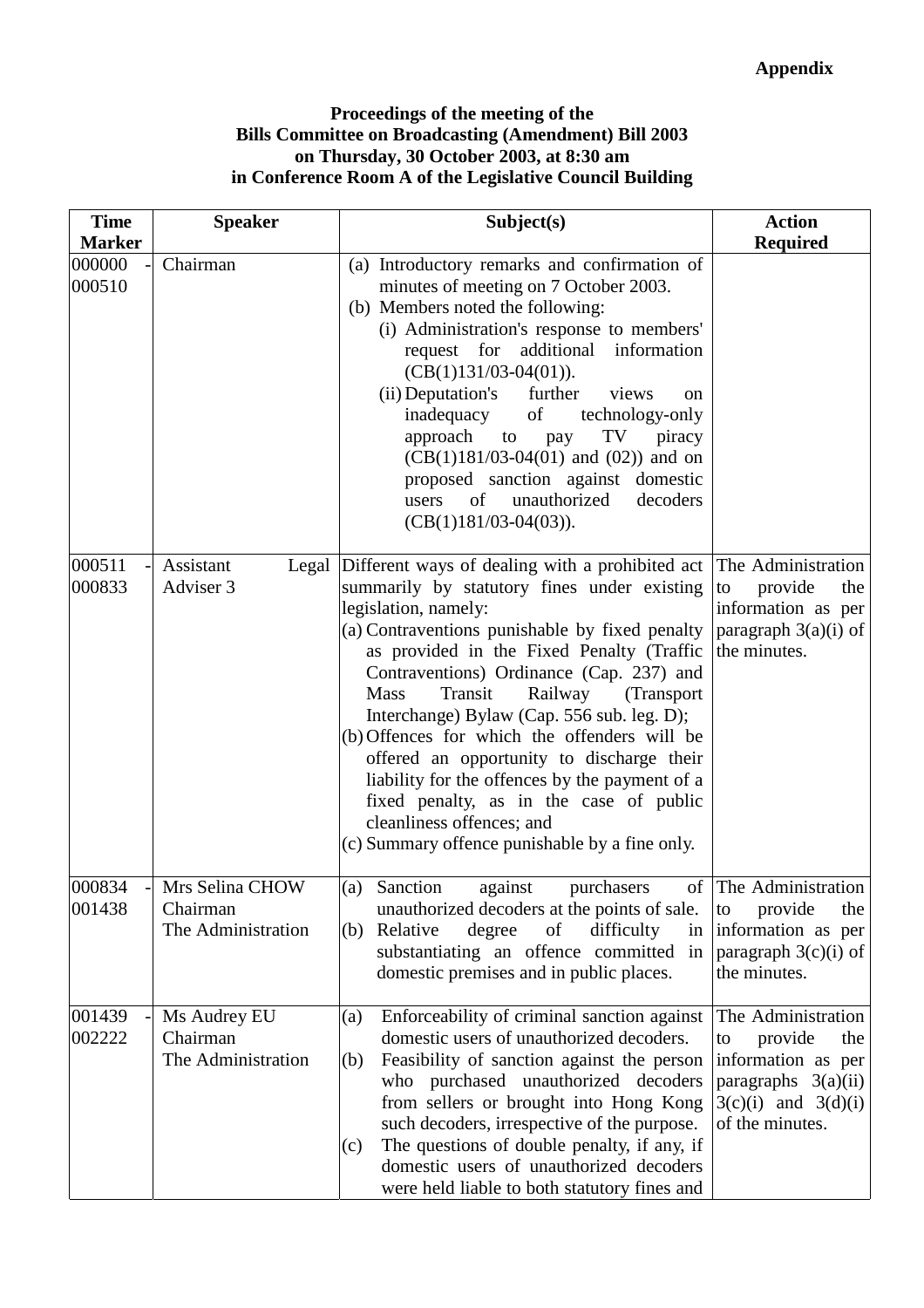| <b>Time</b><br><b>Marker</b> | <b>Speaker</b>                                            | Subject(s)                                                                                                                                                                                                                                                                                                                                                                                                                                                                                                           | <b>Action</b><br><b>Required</b>                                                                                 |
|------------------------------|-----------------------------------------------------------|----------------------------------------------------------------------------------------------------------------------------------------------------------------------------------------------------------------------------------------------------------------------------------------------------------------------------------------------------------------------------------------------------------------------------------------------------------------------------------------------------------------------|------------------------------------------------------------------------------------------------------------------|
|                              |                                                           | civil remedies; the appropriate level of<br>fines; and whether criminal prosecution<br>should precede civil action or vice versa.<br>Examples, if any, of existing legislation<br>(d)<br>imposing both criminal sanction and civil<br>liabilities in respect of the same prohibited<br>act.<br>Interpretation of proposed section $7B(2)$ of<br>(e)<br>the Bill as to whether a person who was in<br>breach of proposed section $6(1)(a)$ or (b)<br>would be liable to both criminal sanction<br>and civil remedies. |                                                                                                                  |
| 002223<br>003451             | Mrs Selina CHOW<br>ALA3<br>Chairman<br>The Administration | The absence of any sanction against the<br>(a)<br>import of unauthorized decoders other<br>than for commercial purposes.<br>Whether the Bill could serve as an<br>(b)<br>effective deterrent against the acquisition<br>of unauthorized decoders by domestic<br>users.<br>Enforcement of existing section $6(1)$ of<br>(c)<br><b>Broadcasting</b><br>Ordinance<br>the<br>(BO)<br>(Cap 562).<br>Whether digitization could contain the<br>(d)<br>problem of domestic pirated viewing.                                 | The Administration<br>provide<br>the<br>to<br>information as per<br>paragraph 3(b) and<br>$3(c)$ of the minutes. |
| 003452<br>004107             | Mr. MA Fung-kwok<br>Chairman<br>The Administration        | Alternative measures to combat<br>the<br>(a)<br>rampant domestic pirated viewing.<br>Sanction against the<br>possession<br>(b)<br>of<br>unauthorized<br>decoders<br>in<br>domestic<br>premises.<br>Practical difficulty in proving an offence<br>(c)<br>in relation to the use or possession of<br>decoders<br>domestic<br>unauthorized<br>in<br>premises.                                                                                                                                                           |                                                                                                                  |
| 004108<br>004747             | Mrs Selina CHOW<br>The Administration<br>Chairman         | The need to protect the privacy of The Administration<br>(a)<br>households<br>domestic<br>against<br>any<br>enforcement<br>that might<br>actions<br>be<br>intrusive.<br>Feasibility of confiscation of unauthorized<br>(b)<br>decoders upon their being brought into<br>Hong Kong or at the points of sale.<br>Views of the public and the industry<br>(c)<br>during consultation on<br>criminalizing<br>domestic pirated viewing.<br>Operators' responsibility<br>(d)<br>improve<br>to<br>encryption technology.    | provide<br>the<br>to<br>information as per<br>paragraph $3(c)(i)$ of<br>the minutes.                             |